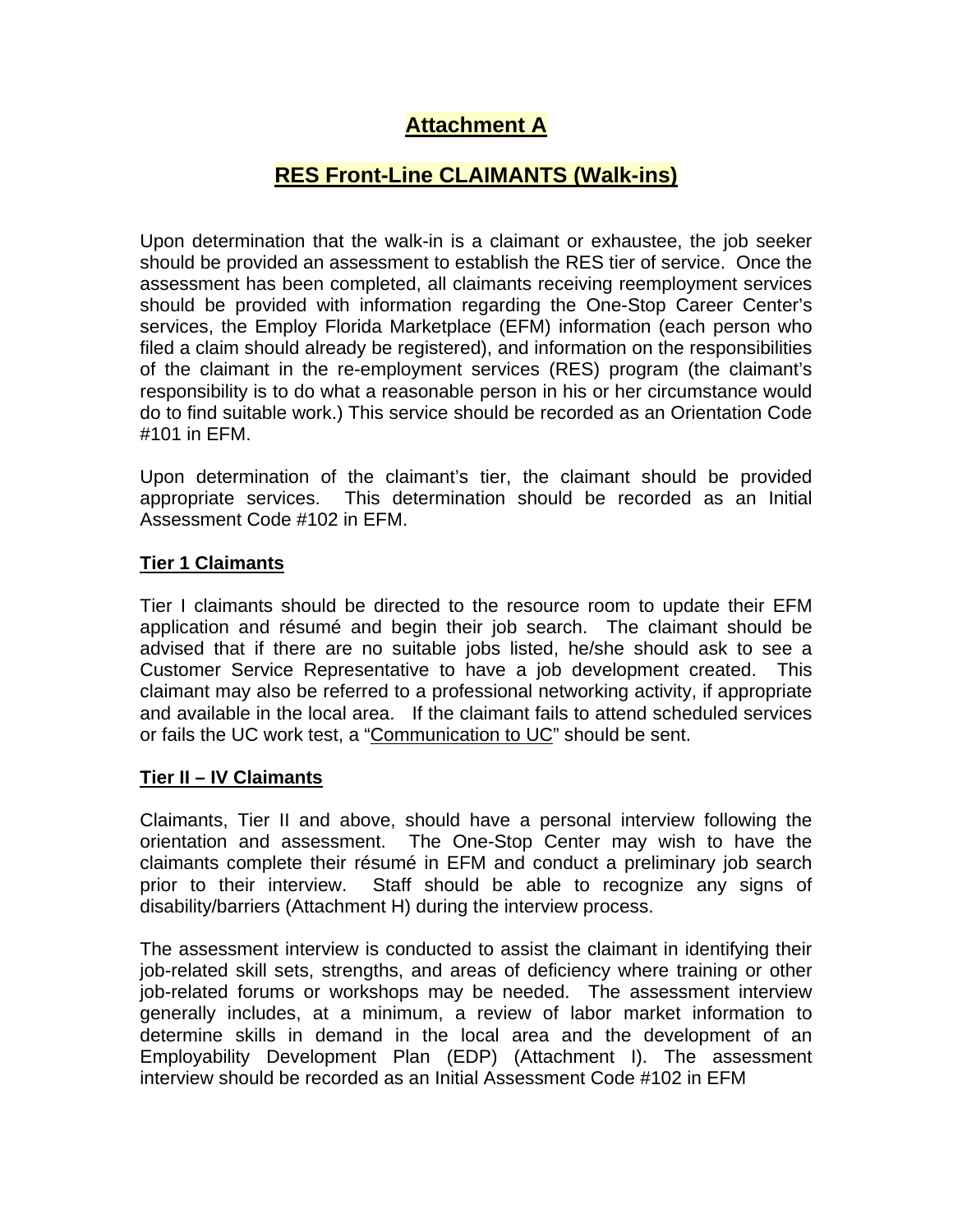## The Employability Development Plan (Attachment D)

An EDP is an effective and expedient tool for ensuring that claimants obtain maximum benefit from participation in reemployment services and that they achieve the overriding goal of job placement.

When integrated with a systematic approach for providing services, the EDP serves as a blueprint to guide participants through assessment, job search activities and referral to training. In addition, the EDP information and the assessment techniques for developing the EDP are useful for participants to assess themselves on a continuing basis through and beyond the RES period.

This EDP should be written during the interview process and may be done on a paper copy and then transferred to EFM or may be directly input on the EDP template on the claimant's notes screen in EFM. The paper copy should be signed by both the claimant and the staff person. If directly input into EFM, a copy should be printed and signed by both the claimant and the staff person.

The EDP should be recorded as a Develop Service Strategies (IEP/ISS/EDP) Code #205.

## *Strategies for Serving Tiers II – IV*

#### $\partial$  Tier II – Claimant Needing Job Search Assistance

The assessment interview should show what job search skills are lacking. These should then be listed on the barriers section of the EDP and the remediation on the corresponding services section. Services such as résumé writing, interviewing skills, provision of labor market information, job search workshops, job clubs, etc. should be listed on the services section of the EDP and should be scheduled at this time, if possible. This claimant may also be referred to a professional networking activity, if appropriate and available in the local area. Scheduled dates for the services should be input on the claimant's EFM services screen.

Follow-up should consist of a review of the services screen to make sure the claimant has attended the assigned activities. If the claimant has failed to attend, a ["Communication to UC](http://intra.awi.state.fl.us/onestop/RemServ.asp)" should be sent.

Once the claimant has successfully completed the assigned activities, job search on EFM should also be assigned. Any additional job search referrals such as the professional network should be added to the plan at this time.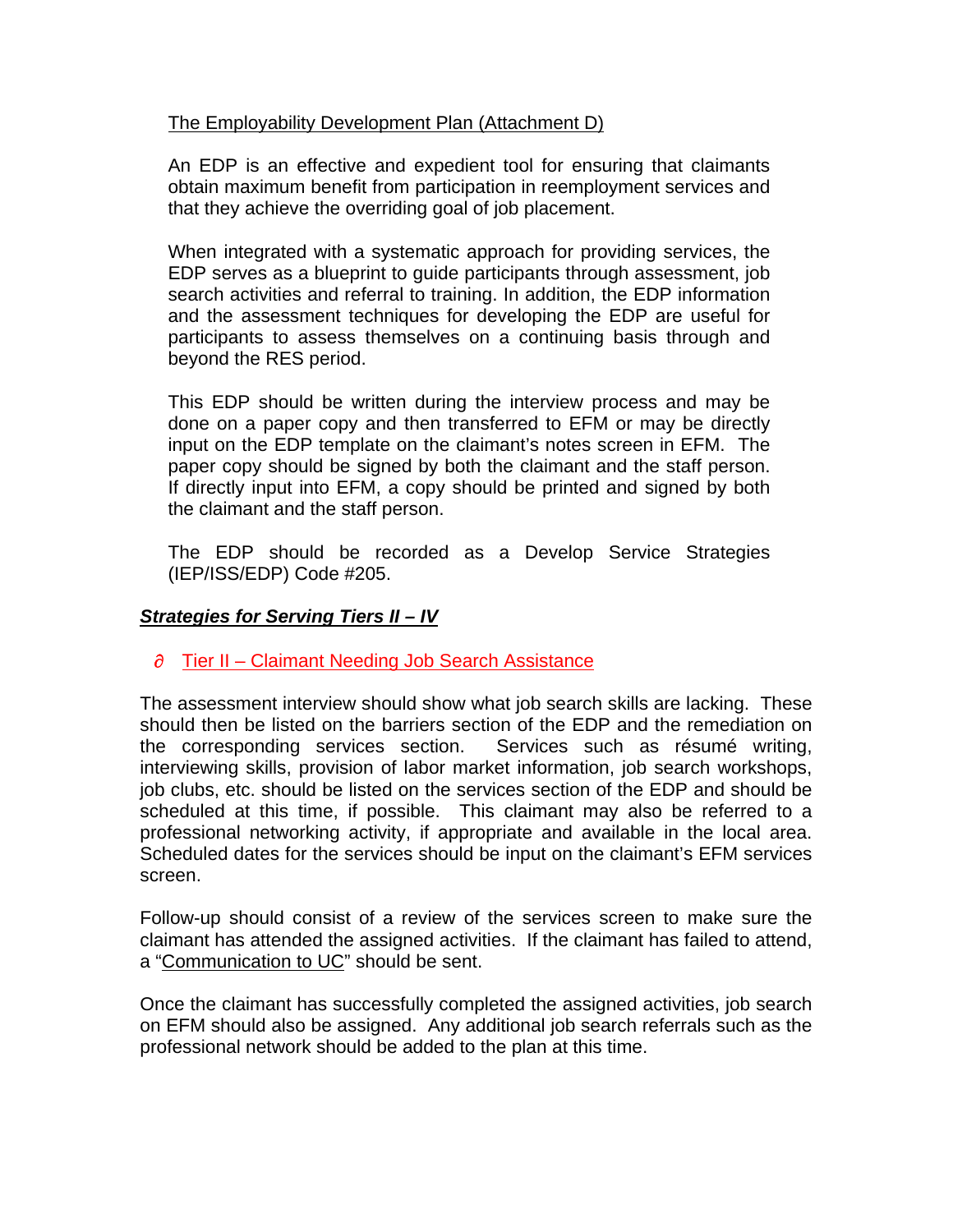## $\partial$  Tier III – Claimants Needing Skills Training or Skills Transferability Analysis

Claimants who fall into this category are those who will need to have a transferable skills analysis. The results of the analysis should be compared with the jobs in demand listing in the region. If the occupations on the jobs in demand list match some of the jobs on the transferable skills analysis, staff should look at the percentage of match and the preparation time to obtain the skills needed, if any. Staff should also explore all avenues through which the claimant may obtain those skills such as WIA training and apprenticeships.

The EFM has a transferable skills analysis tool as part of the individual's assessment profile. It also has an interest inventory that can be used as part of the assessment. Once the analysis and interest test are complete, a comparison of the two to find a match that is highly correlated would be a suitable occupation to pursue. Further testing may be appropriate to ascertain whether the claimant has the required aptitude for specific occupations.

In addition to the EFM assessments, the [O\\*NET](http://www.onetcenter.org/tools.html) website has an interest test and an aptitude test which are either no-cost to download and professionally print or very low cost to be purchased through the Government Printing Office. To add the manual and finger dexterity parts of the test requires the use of the General Aptitude Test Battery manual and finger dexterity boards.

Staff may want to add a hidden disabilities assessment to determine if the claimant may have some additional barriers to employment. The disabling condition may require special consideration and have an effect on the type(s) of skills training that would be most beneficial to the claimant.

The use of this set of assessments - a skills analysis, an interest test, an aptitude test and the hidden disability assessment combined with labor market research should give staff an excellent picture of the claimant's potential. Once the claimant has completed any skills upgrade determined necessary, the claimant should be scheduled for job search in EFM.

Follow-up should be conducted by case managers if claimants are receiving WIA services. RES follow-up should consist of a review of the services screen to make sure the claimant has attended the assigned activities including training. If the claimant has failed to attend, a ["Communication to UC](http://intra.awi.state.fl.us/onestop/RemServ.asp)" should be sent.

## $\partial$  Tier IV - Claimant Needing Assessments, Intensive Services, and Training

These claimants are not likely to have a high education level and do not tend to stay in one job for long periods of time. They may also have other barriers that affect their ability to find and maintain employment in the region's labor market. A battery of tests including the hidden disabilities assessment, labor market research and counseling would be the appropriate services that should be given